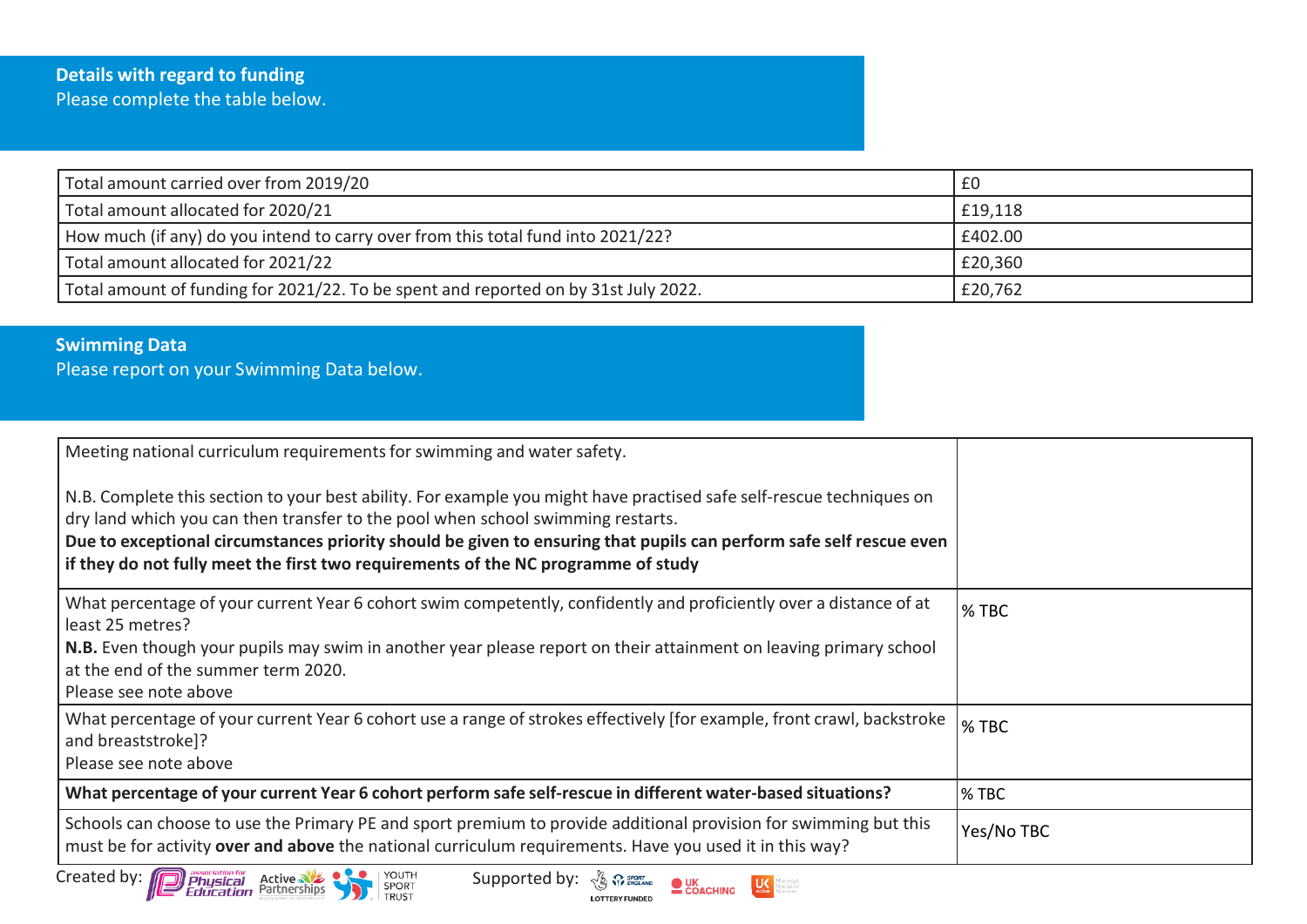## **Action Plan and Budget Tracking**

Capture your intended annual spend against the 5 key indicators. Clarify the success criteria and evidence of impact that you intend to measure to evaluate for pupils today and for the future.

| Academic Year: 2021/22                                                                                                                                                                                                    | Total fund allocated: £19, 520                                                                                                                                                                                                                                                                                                                                                     | Date Updated:21/09/21 |                                                                                                   |                                             |
|---------------------------------------------------------------------------------------------------------------------------------------------------------------------------------------------------------------------------|------------------------------------------------------------------------------------------------------------------------------------------------------------------------------------------------------------------------------------------------------------------------------------------------------------------------------------------------------------------------------------|-----------------------|---------------------------------------------------------------------------------------------------|---------------------------------------------|
| Key indicator 1: The engagement of all pupils in regular physical activity - Chief Medical Officers guidelines recommend that<br>primary school pupils undertake at least 30 minutes of physical activity a day in school |                                                                                                                                                                                                                                                                                                                                                                                    |                       | Percentage of total allocation:                                                                   |                                             |
|                                                                                                                                                                                                                           |                                                                                                                                                                                                                                                                                                                                                                                    |                       |                                                                                                   | 4.6%                                        |
| Intent                                                                                                                                                                                                                    | Implementation                                                                                                                                                                                                                                                                                                                                                                     |                       | Impact                                                                                            |                                             |
| Your school focus should be clear<br>what you want the pupils to know<br>and be able to do and about<br>what they need to learn and to<br>consolidate through practice:                                                   | Make sure your actions to achieve<br>are linked to your intentions:                                                                                                                                                                                                                                                                                                                | Funding<br>allocated: | Evidence of impact: what do<br>pupils now know and what<br>can they now do? What has<br>changed?: | Sustainability and suggested<br>next steps: |
| Ensure maximum uptake in after<br>school clubs to increase physical<br>activity levels.                                                                                                                                   | Use surveys completed by the class<br>teachers to provide after school clubs $\left  \frac{f}{f} \right $<br>that are of interest to the children.<br>Contact parents and children to<br>notify them of clubs with spaces left.<br>Provide a range of after school clubs<br>to cater for different interests over<br>the year.<br>Map out the after school clubs over<br>the year. |                       |                                                                                                   |                                             |
| Ensure each year group have PE<br>timetabled on their timetable at least<br>once a week and 2 hours a week<br>where possible.                                                                                             | Timetable PE on each year groups<br>timetable.<br>Create a PE overview for the year<br>for each year group.                                                                                                                                                                                                                                                                        | £0                    |                                                                                                   |                                             |





**LOTTERY FUNDED** 

dare people<br>dare active<br>dare often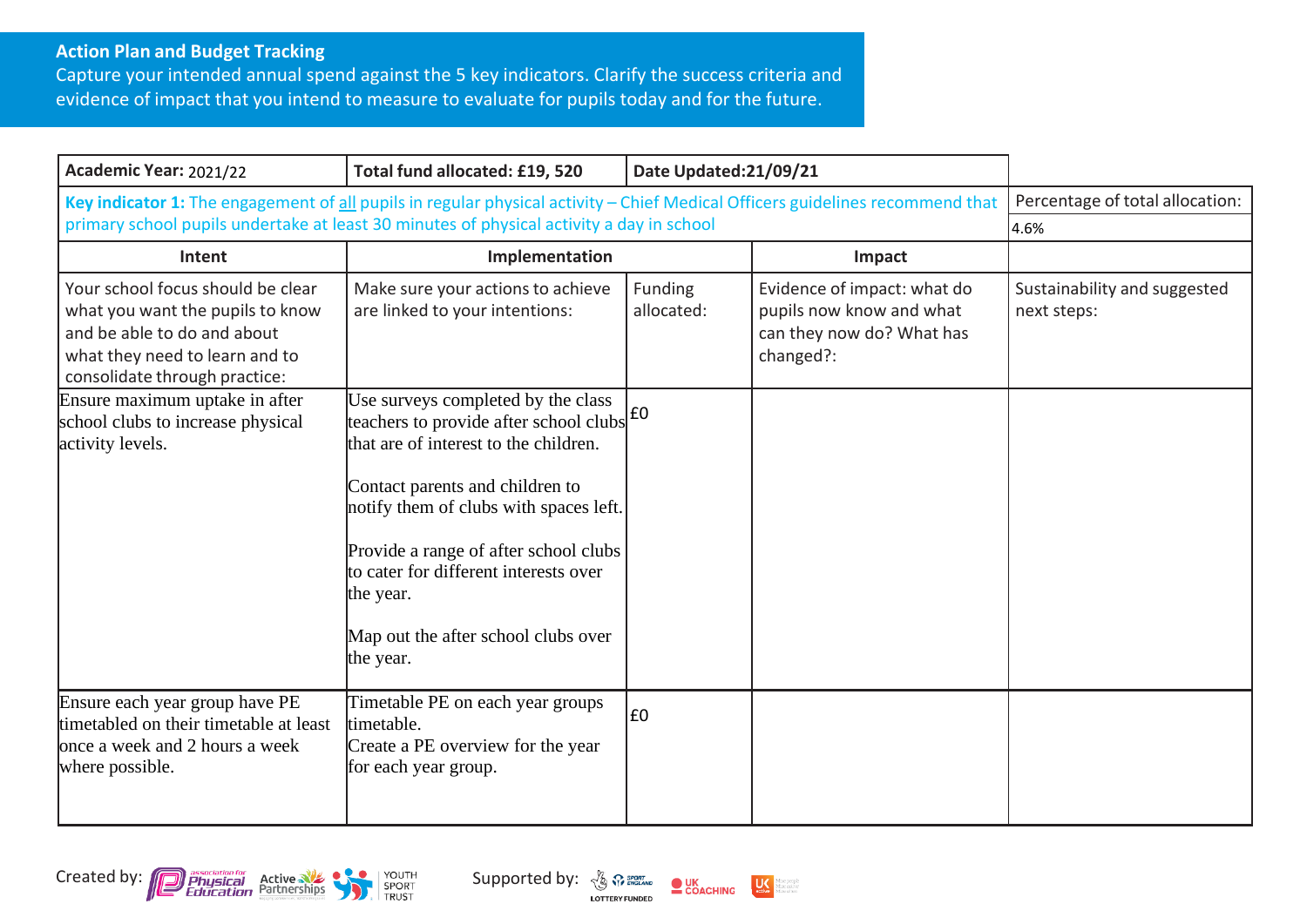| Daily Mile before school for each<br>year group to take part in.                  | Introduce the daily mile before<br>school.<br>Send letters out to children to sign<br>up to the daily mile.<br>Open it up to breakfast club.                                                                                                                                                                                               | E0                       |                  |  |
|-----------------------------------------------------------------------------------|--------------------------------------------------------------------------------------------------------------------------------------------------------------------------------------------------------------------------------------------------------------------------------------------------------------------------------------------|--------------------------|------------------|--|
| Increase physical activity levels at<br>dinner times.                             | Buy a PE trolley and PE equipment<br>for KS2 children to access and use<br>during dinner times.<br>Provide PE equipment the children<br>can use safely at dinner time.<br>Use sports leaders and lunch time<br>supervisors to organise use of<br>equipment and handing out/putting<br>away.                                                | £946.00                  |                  |  |
| Increase the children's activity levels<br>when travelling to and from school.    | Find out how children travel to<br>school in each class. Introduce the<br>WOW to school programme to the<br>children and parents to encourage<br>them to travel to school in different<br>ways where they can be active.<br>Send letter to the parents about the<br>programme and introduce the<br>programme via worship across<br>school. | £0                       |                  |  |
|                                                                                   | Look at year groups participating in<br>Bike Ability and road safety to<br>encourage them to ride their bikes to<br>school increasing physical activity.<br>Book in bikeability sessions.<br>Target year 5 ready for the next<br>academic year to cycle to school.                                                                         | l£0                      |                  |  |
| Increase physical activity levels at<br>times throughout the school day.          | Introduce and encourage teaching<br>staff to use wake and shake and<br>brain breaks at certain points in the                                                                                                                                                                                                                               | £0                       |                  |  |
| Created by:<br>association for<br>Physical<br>Education<br>Active<br>Partnerships | YOUTH<br>SPORT<br>TRUST<br>$\bullet\searrow\bullet$<br>Supported by: $\frac{N_0}{N_0}$ or ENGLAND<br><b>LOTTERY FUNDED</b>                                                                                                                                                                                                                 | $\bullet$ UK<br>COACHING | <b>ON MARINE</b> |  |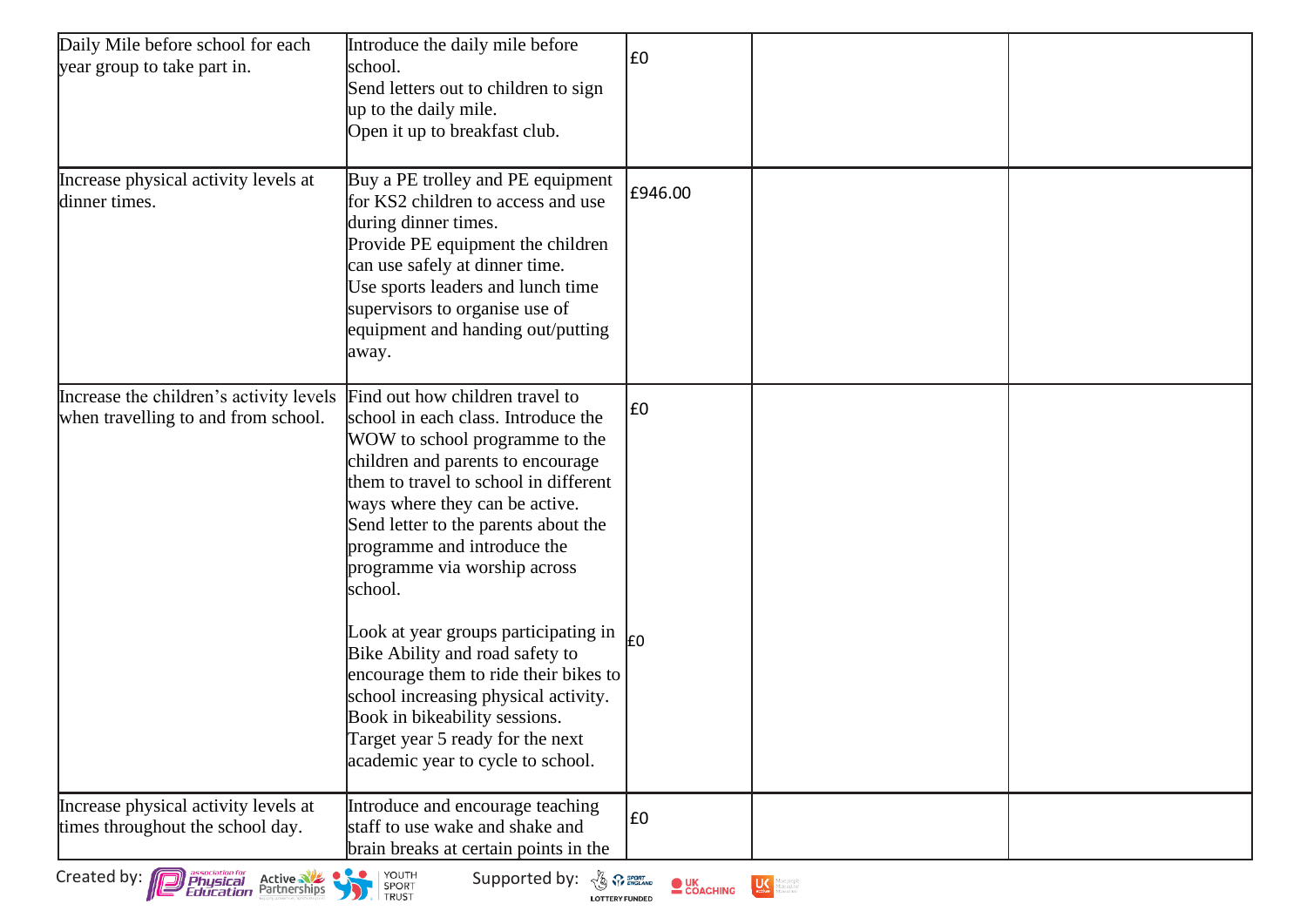|                                                                                                                                                                         | day when they think the children<br>need it.<br>Send resources and websites to the<br>staff that they can use to get<br>encourage the children to be active.                                                                                                                             |                       |                                                                                                   |                                             |
|-------------------------------------------------------------------------------------------------------------------------------------------------------------------------|------------------------------------------------------------------------------------------------------------------------------------------------------------------------------------------------------------------------------------------------------------------------------------------|-----------------------|---------------------------------------------------------------------------------------------------|---------------------------------------------|
|                                                                                                                                                                         | Key indicator 2: The profile of PESSPA being raised across the school as a tool for whole school improvement                                                                                                                                                                             |                       |                                                                                                   | Percentage of total allocation:             |
|                                                                                                                                                                         |                                                                                                                                                                                                                                                                                          |                       |                                                                                                   | 1%                                          |
| Intent                                                                                                                                                                  | Implementation                                                                                                                                                                                                                                                                           |                       | Impact                                                                                            |                                             |
| Your school focus should be clear<br>what you want the pupils to know<br>and be able to do and about<br>what they need to learn and to<br>consolidate through practice: | Make sure your actions to achieve<br>are linked to your intentions:                                                                                                                                                                                                                      | Funding<br>allocated: | Evidence of impact: what do<br>pupils now know and what<br>can they now do? What has<br>changed?: | Sustainability and suggested<br>next steps: |
| Create a PE sport council                                                                                                                                               | Create a PE sports council with a<br>representative from each class to<br>discuss PE, sport, after school clubs<br>and activity levels across school.<br>Buy some sports leader badges.                                                                                                  | £20.00                |                                                                                                   |                                             |
| Have a PE display in school to raise<br>the profile of PE.                                                                                                              | Create a display board in school<br>linked to PE with the latest news and $\left  \text{E0} \right $<br>updates displayed with what is<br>happening in PE in terms of after<br>school clubs for parents to see.<br>Add photos to display clubs and<br>generate interest in future clubs. |                       |                                                                                                   |                                             |



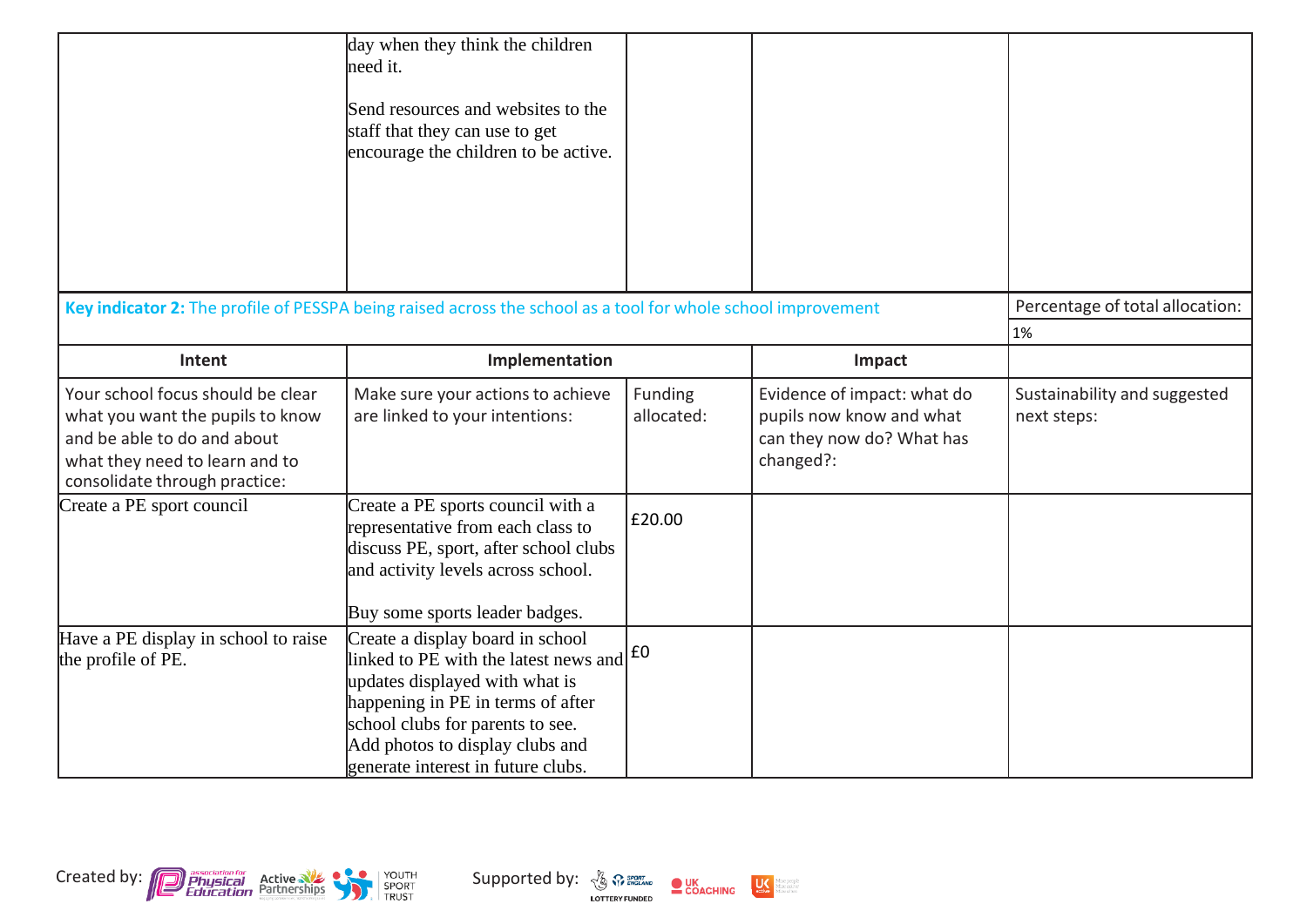| Share stories of any sporting                                                | Provide time during Golden                |            |  |
|------------------------------------------------------------------------------|-------------------------------------------|------------|--|
| achievements that the children or                                            | celebration to share success and          | E0         |  |
| teaching staff have done across school achievements in school and outside    |                                           |            |  |
| during worship time.                                                         | of school in PE and sport.                |            |  |
|                                                                              |                                           |            |  |
|                                                                              | Share success on newsletters when         |            |  |
|                                                                              | the children have represented school      |            |  |
|                                                                              | or had achievements outside of            |            |  |
|                                                                              | school.                                   |            |  |
|                                                                              |                                           |            |  |
|                                                                              | Make children aware that they can         |            |  |
|                                                                              | share their success with the school.      |            |  |
| Healthy and Active school day to                                             | Choose a date to do a 'health and         |            |  |
| raise the profile of PE and Sport.                                           | active day' across school. Organise a TBC |            |  |
|                                                                              | theme and focussed activities.            |            |  |
|                                                                              |                                           |            |  |
|                                                                              | Inform teachers across school and         |            |  |
|                                                                              | provide objectives and resources for      |            |  |
|                                                                              | the day they can use.                     |            |  |
| Create play leaders at dinner times to Identify a year group to complete the |                                           |            |  |
| increase physical activity levels of the play leaders award.                 |                                           | <b>TBC</b> |  |
| children.                                                                    |                                           |            |  |
|                                                                              | Play leaders to use their skills at       |            |  |
|                                                                              | playtime and dinner times to get the      |            |  |
|                                                                              | other children active in different        |            |  |
|                                                                              | games.                                    |            |  |
|                                                                              |                                           |            |  |
|                                                                              |                                           |            |  |
|                                                                              |                                           |            |  |
|                                                                              |                                           |            |  |



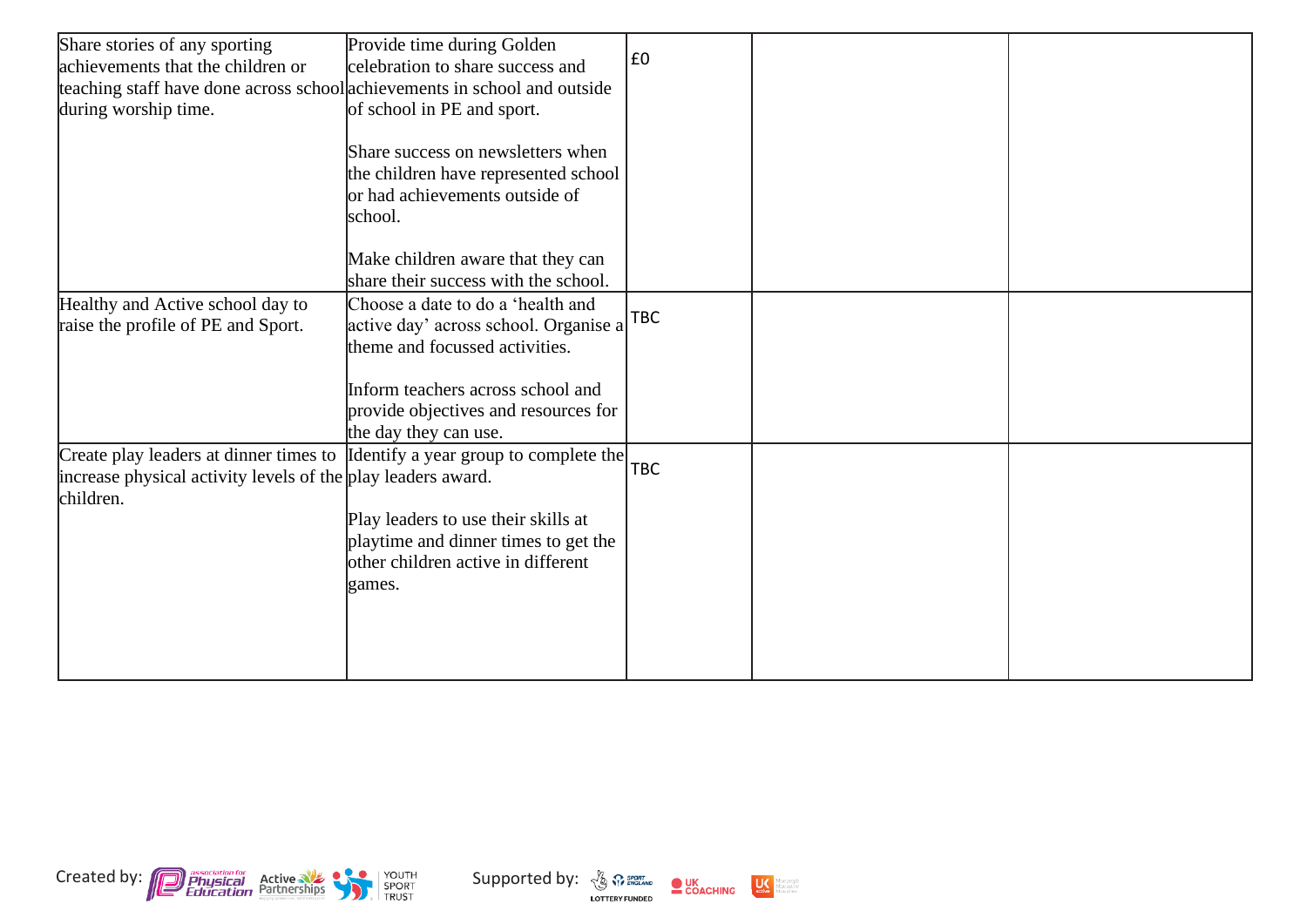| Key indicator 3: Increased confidence, knowledge and skills of all staff in teaching PE and sport                                                                               |                                                                                                                                                                                 |                       |                                                                                                   | Percentage of total allocation:             |
|---------------------------------------------------------------------------------------------------------------------------------------------------------------------------------|---------------------------------------------------------------------------------------------------------------------------------------------------------------------------------|-----------------------|---------------------------------------------------------------------------------------------------|---------------------------------------------|
|                                                                                                                                                                                 |                                                                                                                                                                                 |                       |                                                                                                   | 64%                                         |
| Intent                                                                                                                                                                          | Implementation                                                                                                                                                                  |                       | Impact                                                                                            |                                             |
| Your school focus should be clear<br>what you want the pupils to know<br>and be able to do and about<br>what they need to learn and to<br>consolidate through practice:         | Make sure your actions to<br>achieve are linked to your<br>intentions:                                                                                                          | Funding<br>allocated: | Evidence of impact: what do<br>pupils now know and what<br>can they now do? What has<br>changed?: | Sustainability and suggested<br>next steps: |
| Improve the teacher's confidence,<br>knowledge and skills in delivering<br>high quality PE lessons to impact on<br>the children's enjoyment, achievement                        | Employ Rees Sports Company to<br>deliver PE lessons that some class<br>teachers will observe for CPD.                                                                           | £6784.00              |                                                                                                   |                                             |
| and progress in PE.                                                                                                                                                             | <b>Employ KeyPE Sports to deliver</b><br>PE lessons weekly. Following their $\text{\pounds}6400.00$<br>units of work that the class teachers<br>will observe each week for CPD. |                       |                                                                                                   |                                             |
|                                                                                                                                                                                 | Class teachers are to deliver at least<br>one of their own PE lessons each<br>week following the KeyPE Sports<br>unit planning matched to the yearly<br>overview.               |                       |                                                                                                   |                                             |
| Improve the teacher's confidence,<br>knowledge and skills in delivering<br>high quality PE lessons to impact on<br>the children's enjoyment, achievement<br>and progress in PE. | Key PE sports to deliver a staff<br>meeting on delivering their scheme<br>of work.                                                                                              | £0                    |                                                                                                   |                                             |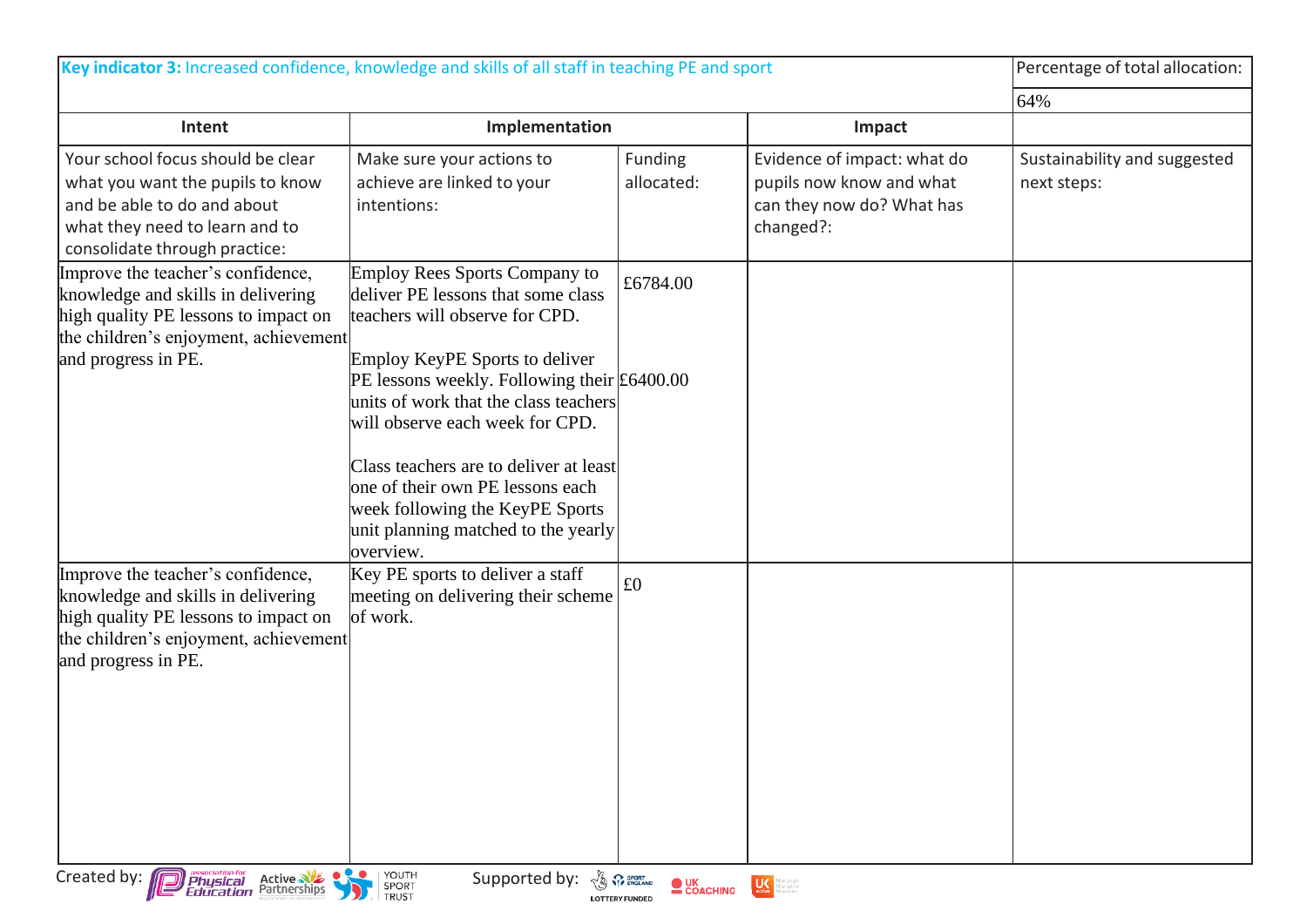| Key indicator 4: Broader experience of a range of sports and activities offered to all pupils                                                                           |                                                                                                                                                                            |                       |                                                                                                   | Percentage of total allocation:             |
|-------------------------------------------------------------------------------------------------------------------------------------------------------------------------|----------------------------------------------------------------------------------------------------------------------------------------------------------------------------|-----------------------|---------------------------------------------------------------------------------------------------|---------------------------------------------|
|                                                                                                                                                                         |                                                                                                                                                                            |                       |                                                                                                   | 8%                                          |
| Intent                                                                                                                                                                  | Implementation                                                                                                                                                             |                       | Impact                                                                                            |                                             |
| Your school focus should be clear<br>what you want the pupils to know<br>and be able to do and about<br>what they need to learn and to<br>consolidate through practice: | Make sure your actions to<br>achieve are linked to your<br>intentions:                                                                                                     | Funding<br>allocated: | Evidence of impact: what do<br>pupils now know and what<br>can they now do? What has<br>changed?: | Sustainability and suggested<br>next steps: |
| Provide after school clubs that are of<br>interest to the children to ensure<br>maximum uptake.                                                                         | All Pupils to complete survey to<br>establish most popular sports<br>clubs. Provide top sports clubs for<br>each year group where possible.                                | £1700                 |                                                                                                   |                                             |
| Offer a wide range of clubs that the<br>children might otherwise not get to<br>experience.                                                                              | Plan and timetable after school<br>clubs for the year to meet the<br>interests of the children.                                                                            |                       |                                                                                                   |                                             |
|                                                                                                                                                                         | Class teachers to sign up to<br>delivering an after-school club of<br>the children's interest.                                                                             |                       |                                                                                                   |                                             |
|                                                                                                                                                                         | Provide enriching after school<br>clubs that the children might not<br>otherwise get the opportunity to<br>participate in – archery, judo,<br>fencing, mixed martial arts. |                       |                                                                                                   |                                             |
|                                                                                                                                                                         | KeyPE Sports and Rees Sports are<br>to provide after school clubs for<br>children to attend linked to their<br>SLA's.                                                      |                       |                                                                                                   |                                             |

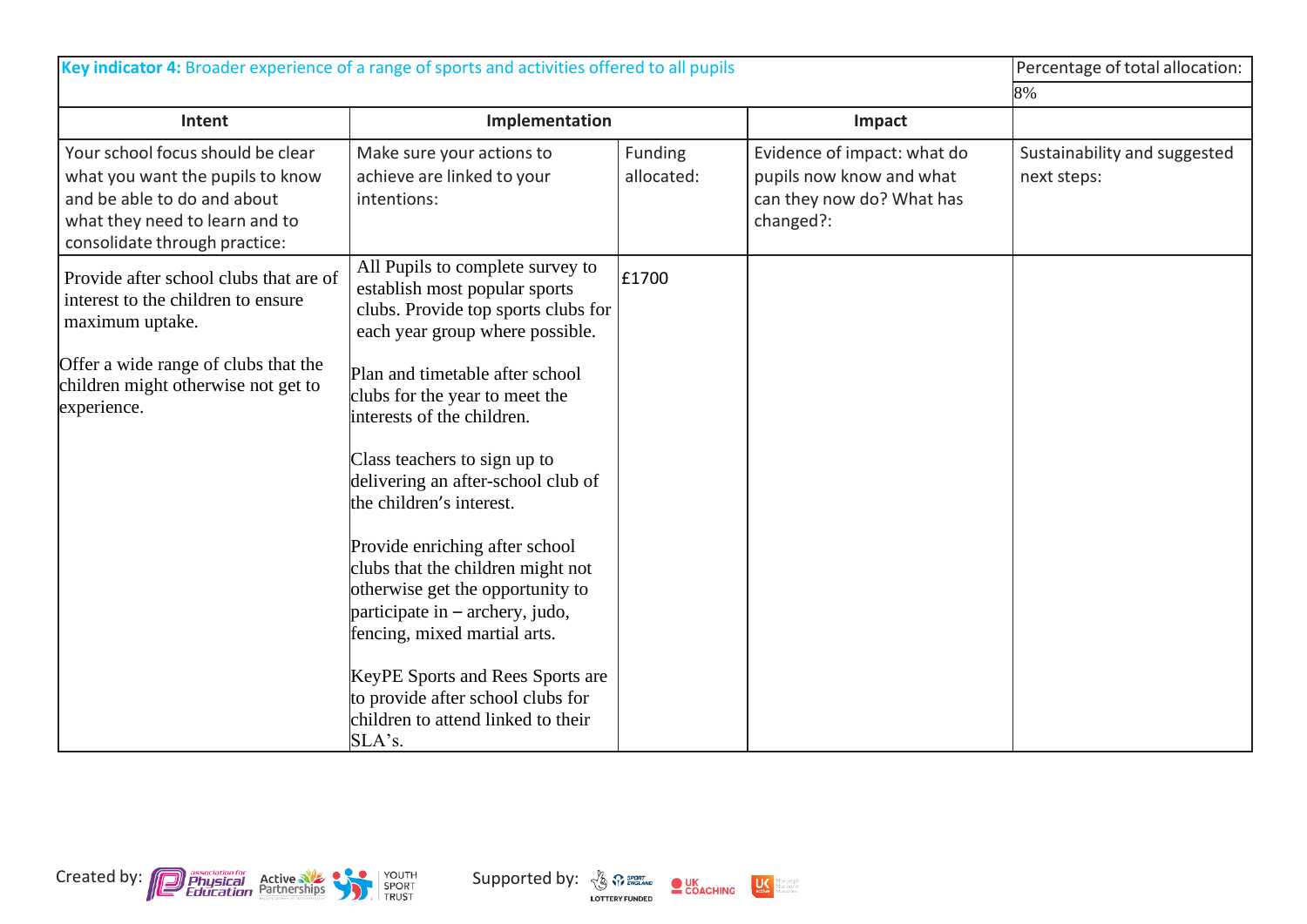| Target the least active children<br>attending after school clubs and<br>provide clubs of interest to them.                                             | Monitor uptake of clubs and<br>actively encourage pupils from the<br>least active group to attend<br>activities they have requested.<br>Provide clubs that will engage the<br>least active – review termly. |  |  |
|--------------------------------------------------------------------------------------------------------------------------------------------------------|-------------------------------------------------------------------------------------------------------------------------------------------------------------------------------------------------------------|--|--|
| Develop opportunities for pupils to<br>access community sport in order to<br>develop social skills, leadership and<br>communication outside of school. | Identify local clubs in the area<br>where pupils can attend and<br>promote clubs to offer a wide range<br>of external opportunities to the<br>children through giving school<br>leaflets etc.               |  |  |





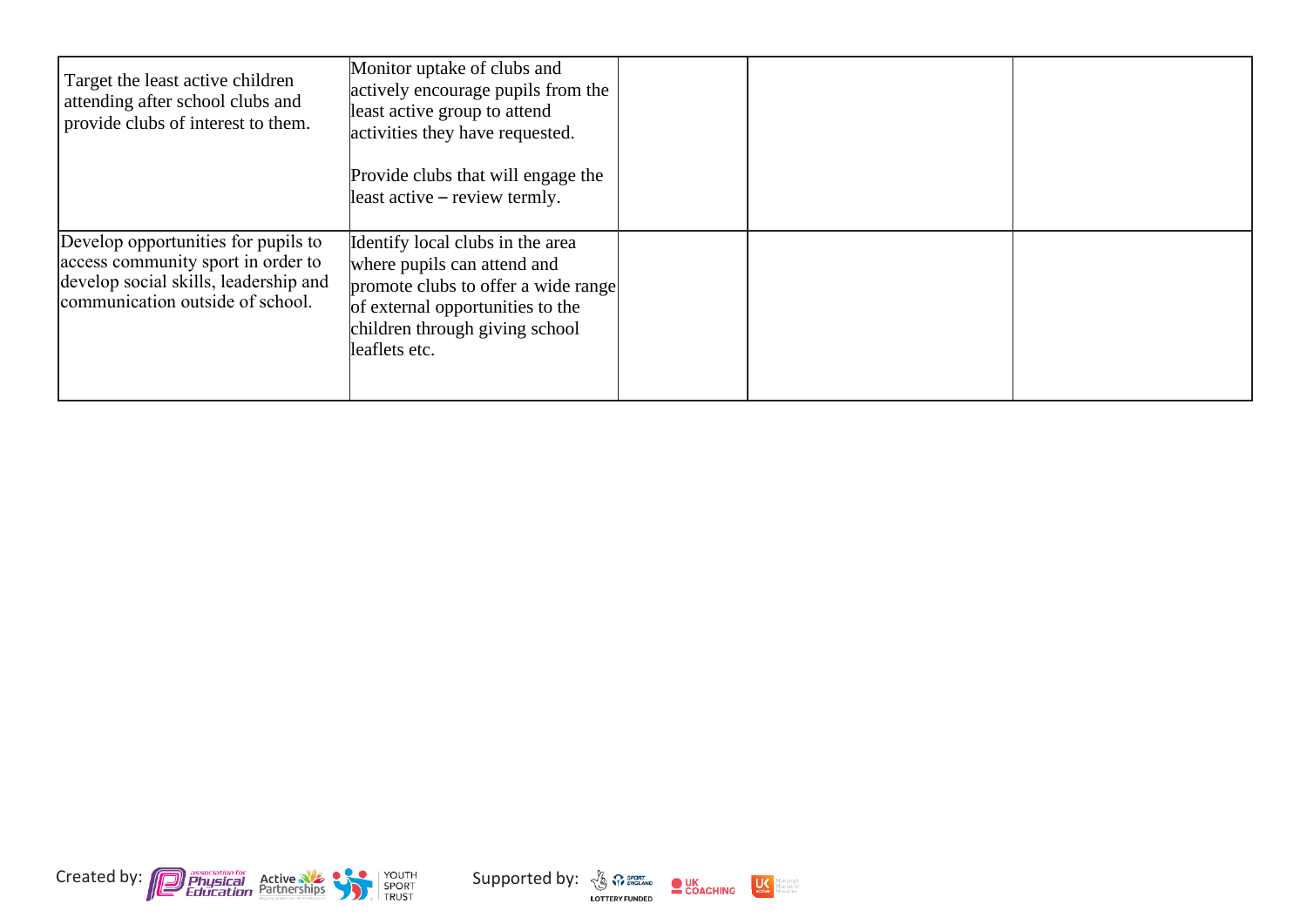| Key indicator 5: Increased participation in competitive sport                                                                                                           |                                                                                                                                                  |                       |                                                                                                   | Percentage of total allocation:             |
|-------------------------------------------------------------------------------------------------------------------------------------------------------------------------|--------------------------------------------------------------------------------------------------------------------------------------------------|-----------------------|---------------------------------------------------------------------------------------------------|---------------------------------------------|
|                                                                                                                                                                         |                                                                                                                                                  |                       |                                                                                                   | 4%                                          |
| Intent                                                                                                                                                                  | Implementation                                                                                                                                   |                       | Impact                                                                                            |                                             |
| Your school focus should be clear<br>what you want the pupils to know<br>and be able to do and about<br>what they need to learn and to<br>consolidate through practice: | Make sure your actions to<br>achieve are linked to your<br>intentions:                                                                           | Funding<br>allocated: | Evidence of impact: what do<br>pupils now know and what<br>can they now do? What has<br>changed?: | Sustainability and suggested<br>next steps: |
| Attend more competitions to give<br>children the opportunity to represent<br>school.                                                                                    | Sign up to the local cluster<br>competition and identify<br>competitions to enter.                                                               | £725.00               |                                                                                                   |                                             |
|                                                                                                                                                                         | Sign up to the Bolton School<br>Games Mark and identify<br>competitions to enter.                                                                |                       |                                                                                                   |                                             |
| Reintroduce intra-competitions for<br>KS2 to take part in safely.                                                                                                       | Create an intra competition<br>overview for the year for classes to<br>take part in against each other.<br>Look at ways to celebrate success     | £0                    |                                                                                                   |                                             |
|                                                                                                                                                                         | of teams competing.                                                                                                                              |                       |                                                                                                   |                                             |
| Ensure different children across<br>school can represent school in<br>different competitions.                                                                           | Track the children that have<br>represented school in competitions<br>and target those children who<br>haven't encouraging them to take<br>part. |                       |                                                                                                   |                                             |
|                                                                                                                                                                         | Set up Vantage competitions<br>against other local schools in the<br>Trust to give children the<br>opportunity to represent school.              | £0                    |                                                                                                   |                                             |